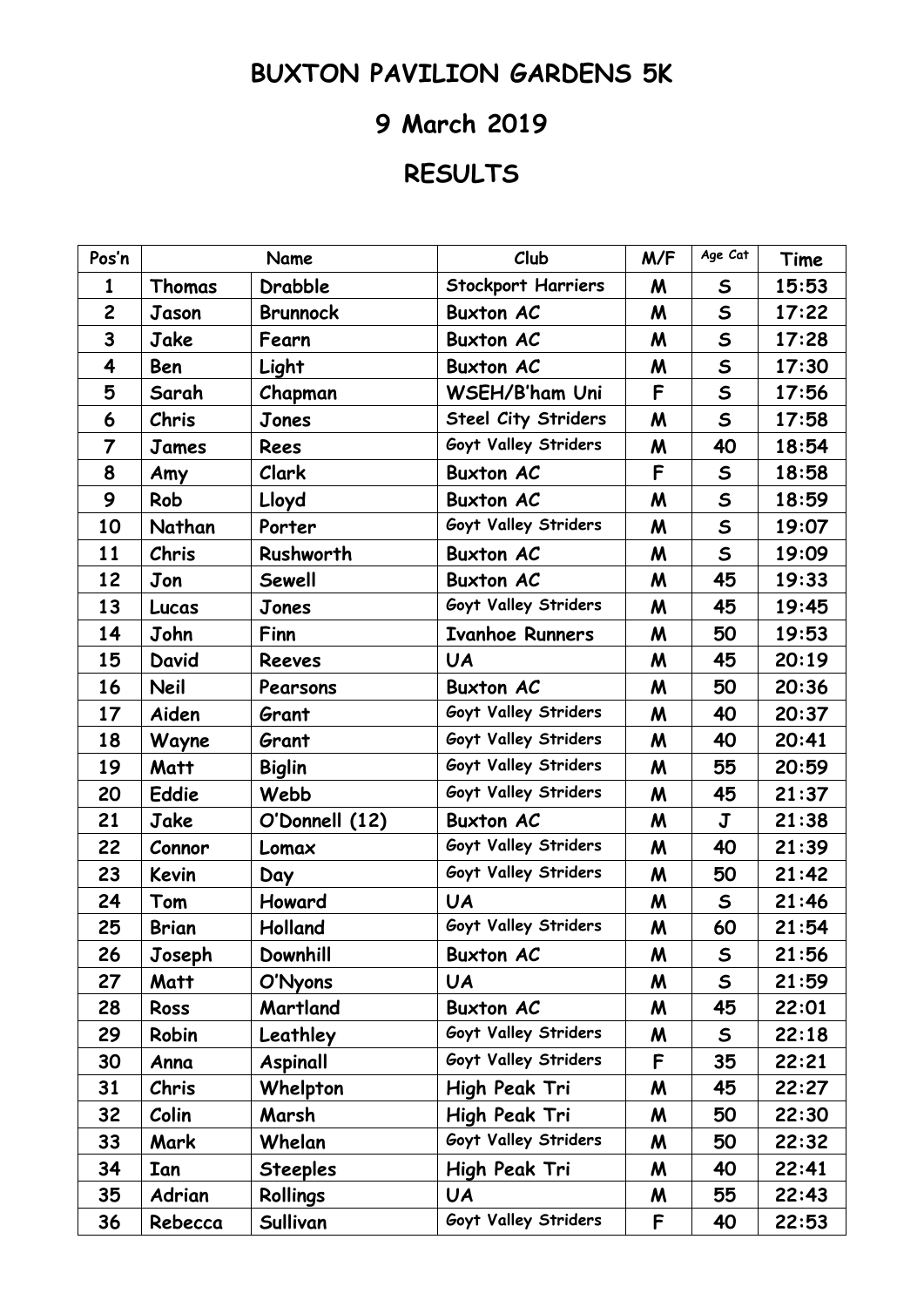| Pos'n |                | Name              | Club                       | M/F | Age Cat                 | Time  |
|-------|----------------|-------------------|----------------------------|-----|-------------------------|-------|
| 37    | Rebecca        | Day               | <b>Buxton AC</b>           | F   | 40                      | 23:06 |
| 38    | John           | Moore             | Goyt Valley Striders       | M   | 55                      | 23:30 |
| 39    | Clare          | Holdcroft         | <b>Buxton AC</b>           | F   | 45                      | 23:47 |
| 40    | <b>Neil</b>    | Evans             | <b>Buxton AC</b>           | M   | 45                      | 23:49 |
| 41    | Allan          | <b>Scorer</b>     | <b>UA</b>                  | M   | 60                      | 23:53 |
| 42    | Adele          | Thornton          | <b>Buxton AC</b>           | F   | 35                      | 23:54 |
| 43    | Mark           | Lomas             | <b>UA</b>                  | M   | $\mathsf{s}$            | 23:55 |
| 44    | Jasper         | Reeves (9)        | High Peak AC               | M   | $\overline{\mathbf{J}}$ | 23:56 |
| 45    | Matilda        | Reeves (11)       | High Peak AC               | F   | $\overline{\mathbf{J}}$ | 24:13 |
| 46    | Dave           | <b>Bowen</b>      | Pennine                    | M   | 60                      | 24:13 |
| 47    | Mary           | Jones             | Goyt Valley Striders       | F   | 48                      | 24:14 |
| 48    | Rebecca        | Glen              | Goyt Valley Striders       | F   | 45                      | 24:17 |
| 49    | Jonathan       | England           | <b>UA</b>                  | M   | $\mathsf{s}$            | 24:19 |
| 50    | Alan           | Talbot            | <b>Buxton AC</b>           | M   | 65                      | 24:23 |
| 51    | <b>Kate</b>    | <b>Brown</b>      | <b>Buxton AC</b>           | F   | 40                      | 24:49 |
| 52    | Phil           | <b>Hallows</b>    | <b>UA</b>                  | M   | 45                      | 24:49 |
| 53    | Ashleigh       | Walker            | <b>Crossfit Buxton</b>     | M   | $\mathsf{s}$            | 24:57 |
| 54    | Jenny          | Delight           | <b>Crossfit Buxton</b>     | F   | $\mathsf{s}$            | 25:02 |
| 55    | Christine      | Hill              | Goyt Valley Striders       | F   | 50                      | 25:04 |
| 56    | David          | Larkham           | <b>UA</b>                  | M   | 60                      | 25:06 |
| 57    | Louise         | Morten            | <b>Buxton AC</b>           | F   | 35                      | 25:23 |
| 58    | George         | Webb              | <b>Buxton AC</b>           | M   | 60                      | 25:23 |
| 59    | Heather        | Fryer-Winder      | <b>Buxton AC</b>           | F   | 50                      | 25:38 |
| 60    | Carolyn        | Whittle           | Goyt Valley Striders       | F   | 45                      | 25:49 |
| 61    | Charles        | Rowlands          | <b>S Cheshire Harriers</b> | M   | 45                      | 26:20 |
| 62    | Ian            | Armett            | <b>UA</b>                  | M   | 50                      | 26:22 |
| 63    | Jasmin         | <b>Reeves</b>     | <b>UA</b>                  | F   | 45                      | 26:23 |
| 64    | Corinne        | Wallace           | <b>UA</b>                  | F   | 50                      | 26:26 |
| 65    | Tony           | Dent              | <b>Tideswell RC</b>        | M   | 60                      | 26:26 |
| 66    | Justin         | Holmes            | <b>Buxton AC</b>           | M   | 45                      | 26:34 |
| 67    | Wendy          | Bainbridge        | <b>Buxton AC</b>           | F   | 55                      | 26:38 |
| 68    | Helen          | Gray              | Goyt Valley Striders       | F.  | 50                      | 26:40 |
| 69    | <b>Bob</b>     | Fox               | <b>Buxton AC</b>           | M   | 40                      | 26:42 |
| 70    | Andy           | Westley           | <b>UA</b>                  | M   | $\mathsf{S}$            | 26:43 |
| 71    | Claire         | Parker            | Pennine                    | F   | 45                      | 27:03 |
| 72    | <b>Neil</b>    | <b>Skitt</b>      | <b>UA</b>                  | M   | 45                      | 27:15 |
| 73    | Rachel         | Cudahy (9)        | <b>Buxton AC</b>           | F   | $\mathbf J$             | 27:20 |
| 74    | <b>Unknown</b> |                   |                            |     |                         | 27:23 |
| 75    | Gemma          | <b>Davies</b>     | <b>Buxton AC</b>           | F   | $\mathsf{s}$            | 27:40 |
| 76    | <b>Unknown</b> |                   |                            |     |                         | 27:48 |
| 77    | Tim            | Huxford           | <b>UA</b>                  | M   | 40                      | 27:50 |
| 78    | Ian            | <b>Hallows</b>    | <b>UA</b>                  | M   | 55                      | 27:53 |
| 79    | Matthew        | <b>Rolfe (10)</b> | <b>Buxton AC</b>           | M   | $\mathbf J$             | 28:11 |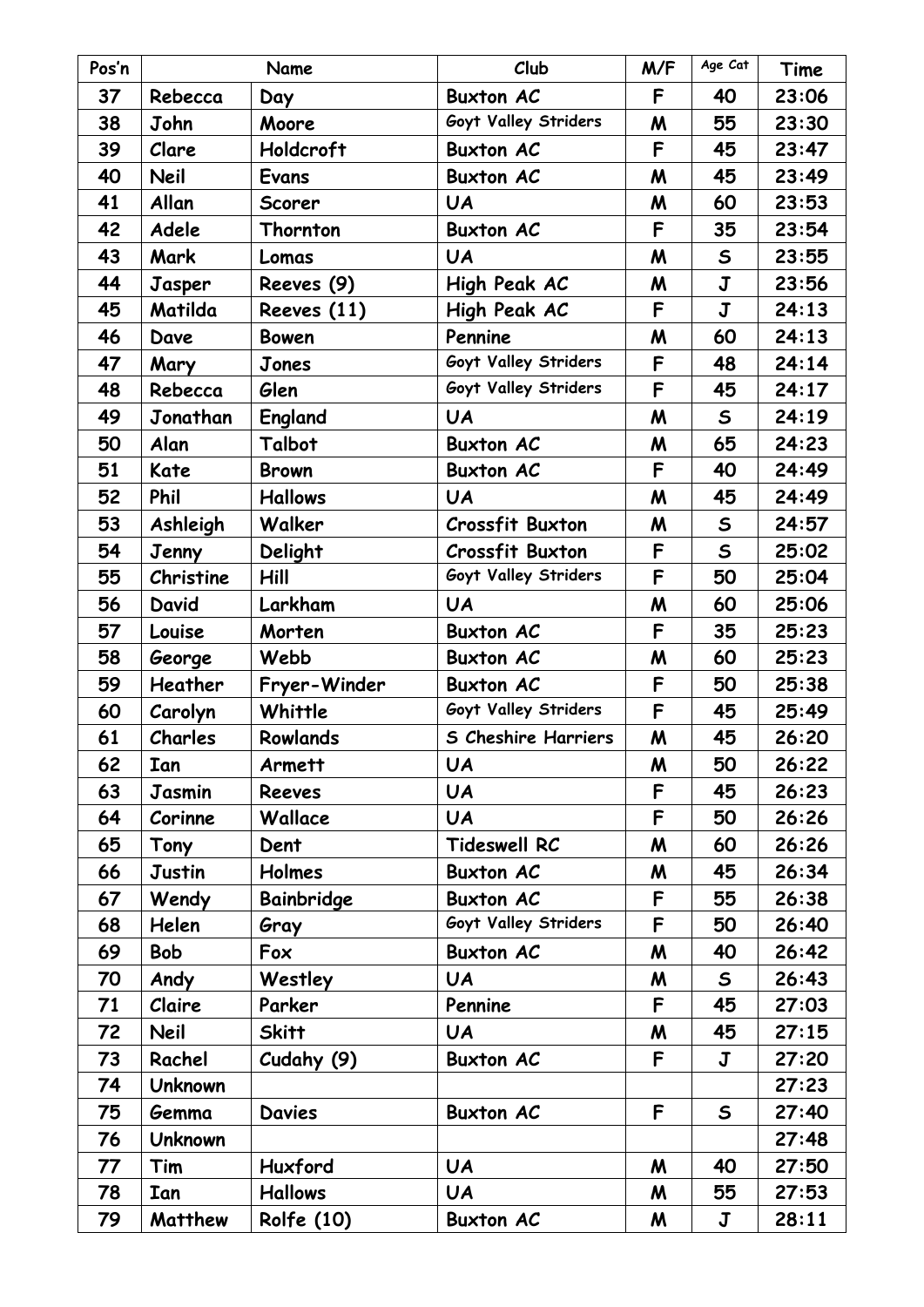| Pos'n |                | Name           | Club                      | M/F | Age Cat      | Time  |
|-------|----------------|----------------|---------------------------|-----|--------------|-------|
| 80    | Nicola         | O'Donnell      | <b>UA</b>                 | F   | 45           | 28:17 |
| 81    | Helen          | Finn           | <b>Ivanhoe Runners</b>    | F   | 55           | 28:32 |
| 82    | Amy            | Bainbridge     | <b>UA</b>                 | F   | $\mathsf{S}$ | 28:48 |
| 83    | Mark           | Engley         | <b>UA</b>                 | M   | $\mathsf{s}$ | 28:55 |
| 84    | Richard        | Hough          | <b>UA</b>                 | M   | 60           | 28:57 |
| 85    | Mandy          | Halsey         | <b>Tideswell RC</b>       | F   | 55           | 29:02 |
| 86    | Eleonora       | Petrelli       | <b>Buxton AC</b>          | F   | $\mathsf{s}$ | 29:06 |
| 87    | <b>Unknown</b> |                | Hope Valley               |     |              | 29:08 |
| 88    | <b>Unknown</b> |                | Hope Valley               |     |              | 29:15 |
| 89    | <b>Unknown</b> |                |                           |     |              | 29:15 |
| 90    | Carolyn        | Gustard        | <b>UA</b>                 | F   | 50           | 29:15 |
| 91    | Michael        | Abrahams       | <b>Buxton AC</b>          | M   | 45           | 29:26 |
| 92    | Rebecca        | Cudahy (11)    | <b>Buxton AC</b>          | F   | $\mathbf J$  | 29:27 |
| 93    | <b>Unknown</b> |                |                           |     |              | 29:59 |
| 94    | Julie          | <b>Bettley</b> | <b>Buxton AC</b>          | F   | 55           | 30:11 |
| 95    | Helen          | Fotheringham   | Goyt Valley Striders      | F   | 55           | 30:19 |
| 96    | Rachel         | Plant          | <b>UA</b>                 | F   | 45           | 30:31 |
| 97    | Veronica       | Hawthorn       | <b>UA</b>                 | F   | 55           | 30:32 |
| 98    | Peter          | Fotheringham   | Goyt Valley Striders      | M   | 60           | 30:35 |
| 99    | Yvonne         | Ebdon          | <b>UA</b>                 | F   | 35           | 30:46 |
| 100   | Selina         | Thompson       | <b>UA</b>                 | F   | $\mathsf{s}$ | 31:14 |
| 101   | Kathryn        | Dobson         | <b>Buxton AC</b>          | F   | $\mathsf{s}$ | 31:15 |
| 102   | Mary           | Rooney         | <b>Buxton AC</b>          | F   | 60           | 31:17 |
| 103   | Anne           | <b>Hallows</b> | <b>Buxton AC</b>          | F   | 55           | 31:18 |
| 104   | Jennie         | Light          | <b>Buxton AC</b>          | F   | 40           | 31:23 |
| 105   | <b>Unknown</b> |                |                           |     |              | 31:38 |
| 106   | Charlotte      | Fletcher       | <b>UA</b>                 | F   | $\mathsf{s}$ | 31:54 |
| 107   | Jennifer       | Eyre           | <b>UA</b>                 | F   | $\mathsf{s}$ | 32:19 |
| 108   | Caroline       | East           | <b>UA</b>                 | F   | $\mathsf{s}$ | 32:24 |
| 109   | Catherine      | Godden         | <b>Dronfield Diamonds</b> | F   | $\mathsf{s}$ | 32:24 |
| 110   | <b>Unknown</b> |                | Hope Valley               |     |              | 32:40 |
| 111   | <b>Unknown</b> |                | Hope Valley               |     |              | 32:58 |
| 112   | Alison         | <b>Snook</b>   | <b>UA</b>                 | F   | 40           | 32:59 |
| 113   | <b>Becky</b>   | Ward           | <b>UA</b>                 | F   | $\mathsf{S}$ | 33:12 |
| 114   | Gemma          | Williamson     | <b>UA</b>                 | F   | $\mathsf{s}$ | 33:20 |
| 115   | <b>Unknown</b> |                | Hope Valley               |     |              | 33:24 |
| 116   | Jenny          | Cropper        | <b>Buxton AC</b>          | F   | 55           | 33:40 |
| 117   | Paul           | Morris         | <b>UA</b>                 | M   | 50           | 33:49 |
| 118   | Mark           | Seddon         | <b>UA</b>                 | M   | 40           | 34:08 |
| 119   | <b>Unknown</b> |                | Hope Valley               |     |              | 34:14 |
| 120   | <b>Unknown</b> |                | Hope Valley               |     |              | 34:19 |
| 121   | <b>Unknown</b> |                | Hope Valley               |     |              | 34:19 |
| 122   | <b>Unknown</b> |                | Hope Valley               |     |              | 34:25 |